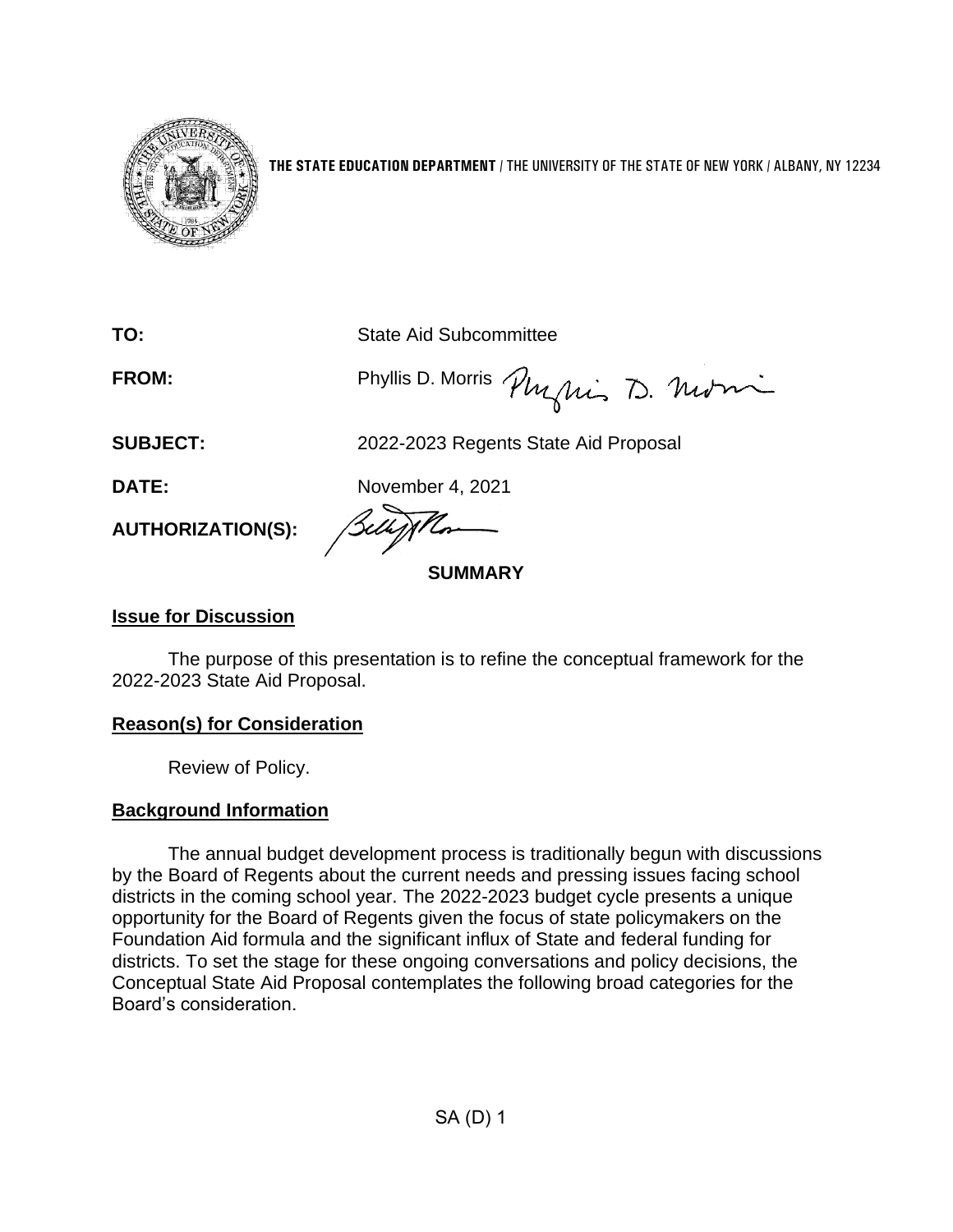#### Sustained State Financial Support for School Districts

The 2021-2022 enacted budget implemented a three-year phase-in schedule for Foundation Aid. The Regents have long advocated for a three-year phase-in schedule. By law, estimates for the increase in state funds will be available November 15, prior to the December Regents meeting. As of the most recent data available, a minimum increase would generate aid for 283 districts on save harmless, 88 of which are high need districts, 146 are average need, and 49 are low need. The 2021-2022 enacted budget also provided a minimum increase of at least 2 percent for all districts.

The 2022-2023 school year is year two of this three-year schedule. The Board's conceptual proposal supports this phase-in schedule that will provide substantial additional state support for districts serving students with enhanced needs. The conceptual proposal also advocates for a minimum increase, to ensure districts with declining enrollment but increasing fixed costs receive some additional state support.

#### Expense Based Aids

Expense based aids provide state funds for critical school functions such as capital construction, transportation, and BOCES shared services. While actual data will not be available until November 15, 2021, annual increases range from \$100 million to \$400 million. The conceptual proposal fully funds expense-based aids and opposes proposals to consolidate or reduce expense-based aids.

### BOCES, Special Services, and Instructional Materials Aids

Providing sufficient career and technical education (CTE) services to allow students to engage in the CTE pathway to graduation can be a challenge for districts. The conceptual aid proposal recommends providing additional BOCES and Special Services funding to address this challenge.

Currently, only the first \$30,000 of a BOCES salary is state aidable. This figure has not been updated since it was enacted in 1990. Enhancing this aid ratio would provide additional support not only for CTE services, but also for BOCES co-sers around Diversity, Equity, and Inclusion and Culturally Responsive-Sustaining Education Resources and remote instruction for students unable to attend in person due to healthrelated issues.

Special services aid supports students in occupational and business education coursework in districts that are not components of a BOCES, such as the big 5 city school districts. These districts may choose to use this funding to support these students in a variety of settings and pursue new proven approaches. Enhancing this per pupil funding would parallel the increase on BOCES salary to allow for additional CTE programming among the big 5 city districts.